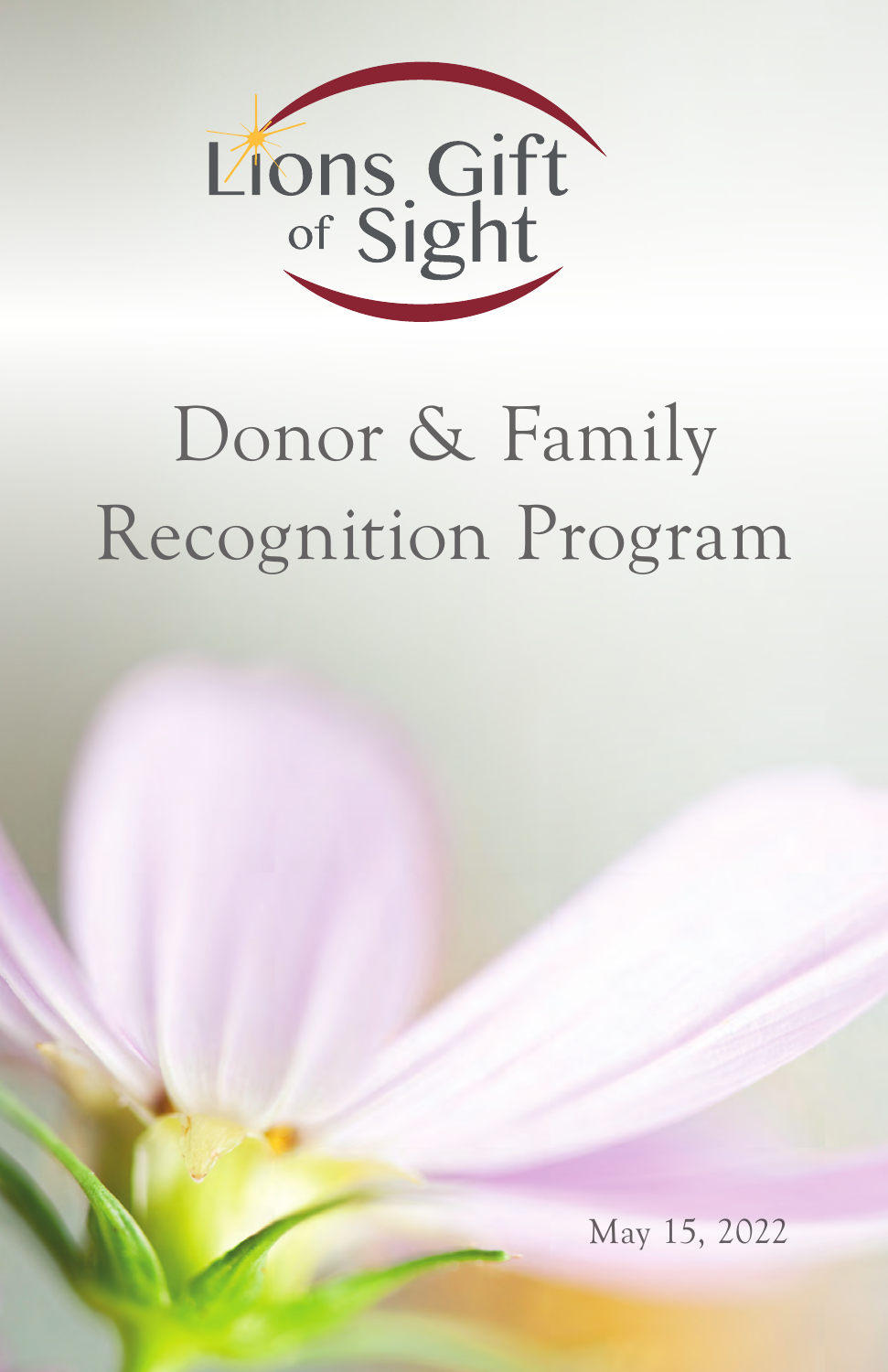*Welcome.*

Our recognition program honors those who are the foundation of donation – donors and family members. They have generously and selflessly supported the gift of sight.

Thank you for viewing our donor recognition program. Lions Gift of Sight has once again made the choice to pre-record our annual program, in an abundance of caution for the safety and well-being of the loved ones of cornea and eye donors from 2021. The depth of our gratitude is the same; we hope that this is clear when watching and listening to the physicians, staff, donor family members, and cornea recipients who kindly shared their thoughts and experiences.

We do hope that we will once again gather in person in spring of 2023, resuming our traditional program of celebration of those who have given the gift of sight.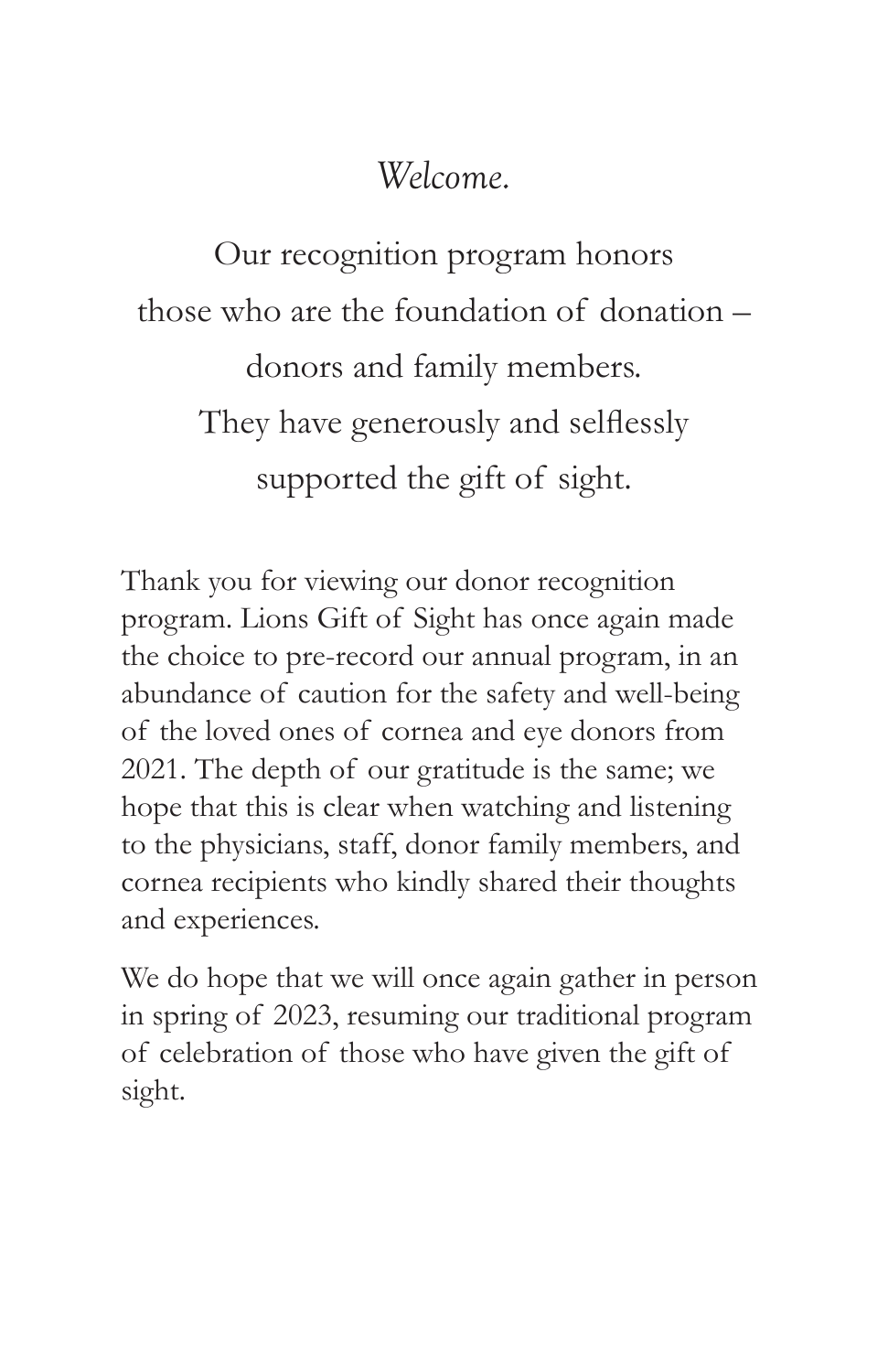—  $P_{\textit{rogram}}$  —

Welcome

Jodi Altenhofen Community Liaison, Lions Gift of Sight

Medical School Thank You

Jakub Tolar, M.D., Ph.D. Dean, University of Minnesota Medical School

Lions Gift of Sight Overview

Sean Poppoff Executive Director, Lions Gift of Sight

The Impact of Donation

Joshua Hou, M.D. Medical Director, Lions Gift of Sight Professor, University of Minnesota Department of Ophthalmology and Visual Neurosciences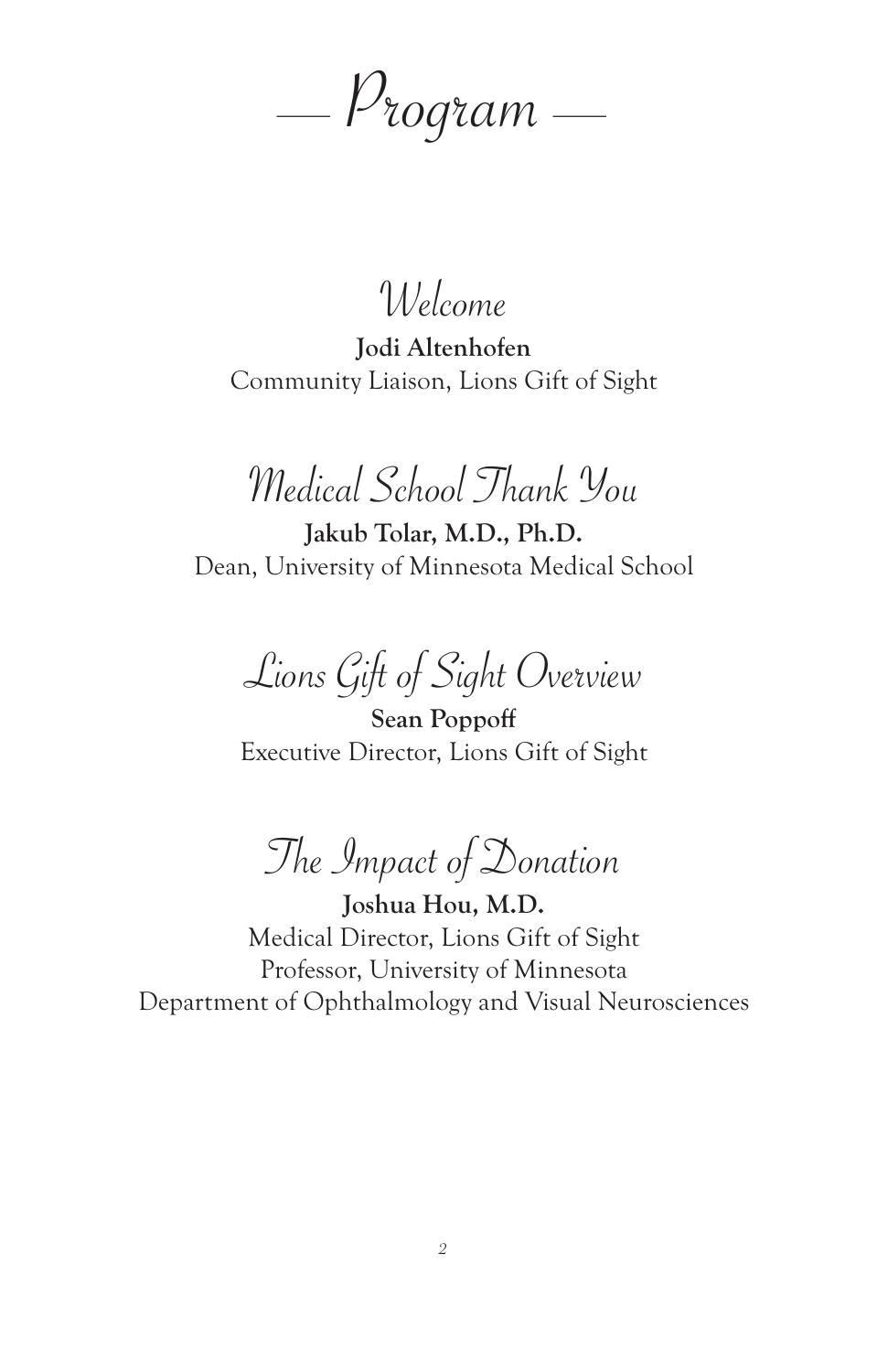Testimonials

Mark Kelliher Cornea Recipient

Nicole Gillespie Daughter of Cornea Recipient

Corinne Rockstad Mother of Donor Liz Rockstad

> Jessica Moore Cornea Recipient

Ronda Gowan, L.S.W. Wife of Donor Dan Gowan

> Maria Huerta Lopez Cornea Recipient

Patty Stockdale Daughter of Donor Monna Monson Partner and Community Relations Manager, Lions Gift of Sight

> Pam Solstad Cornea Recipient

Donor Photograph Presentation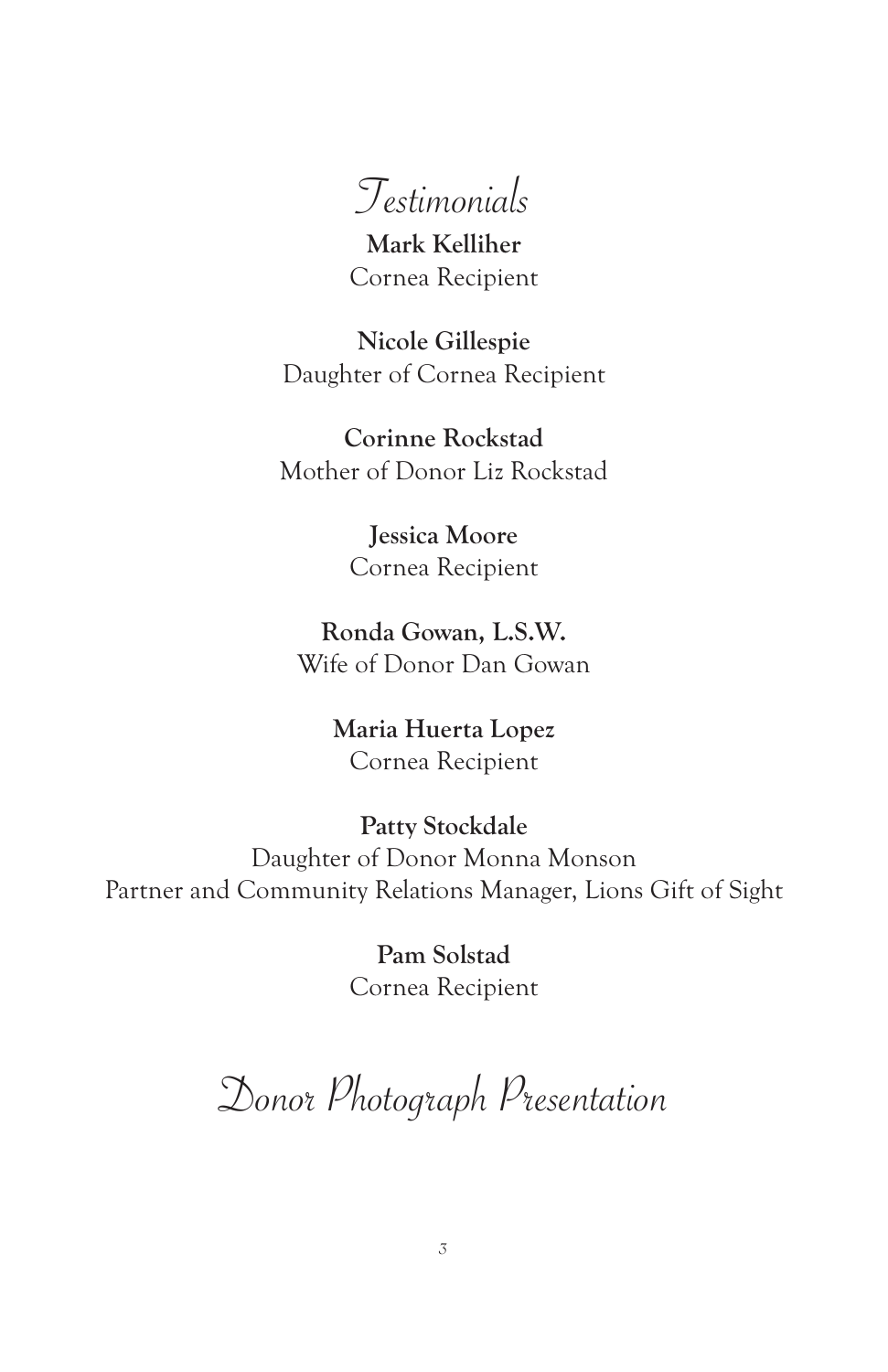## Lions Gift of Sight Donors

Randy Aho Gary L. Allen John Allen Donald Amerman Ronald M. Anderson Ted Anderson Tim Anderson Robert Allen Andrews Thomas Arends Debra Ann "Mimi" Arthur Cheryl Atkinson James Joseph Babel William "Billy" Bader Mary Jane Baechler Marco Antonio Barrientos Marilyn Jean Beach Meadow Jane Bellovich Joanne Bentley Jackie Ann Bergeron Stanley A. Berglund Barbara Jean Berry Gage Michael Beumer Don Binkowski

Barbara Blackstone Linda Renee Blair Jane Eileen Blomme Marc Bloomquist Mike Bovee Jason Allen Bowman Jan Brandt Debra Brihn Raymond Brown Steven M. Bruess Garren Lee Brusse Carl Buraglio Duane T. Burchill, Sr. Kjell Burg Robert Calvin Richard Thomas Carraher Eunice Gatons Cavanaugh Jackcomen "Jack" Chan Francis R. "Frenchy" Chouinard David D. Christenson Dixie Kay Claymore William Allen Colonna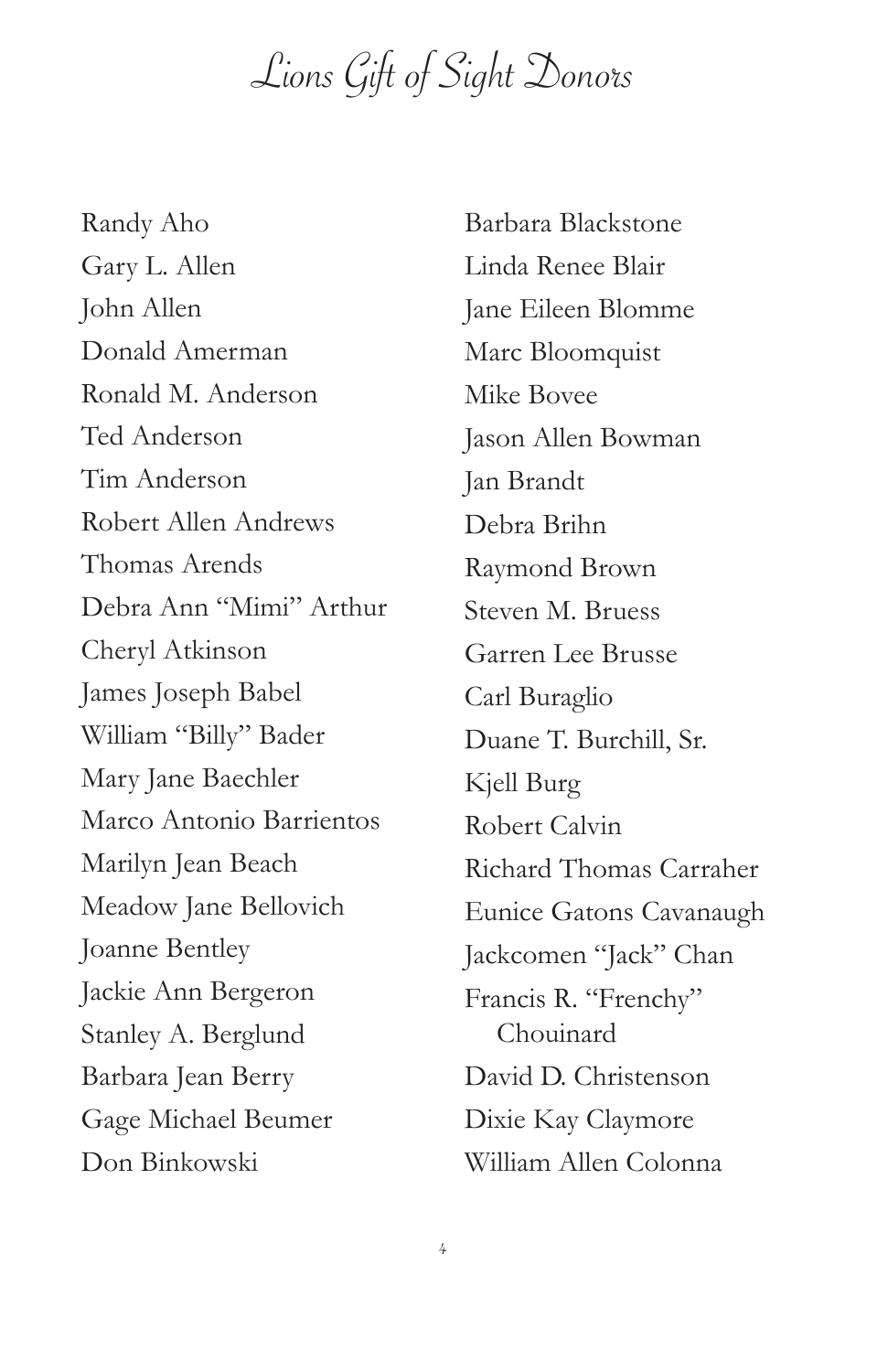John Patrick Connor Grace Carter Cooley Michael D. Corgiat Benoit Christian Daines Karen Davidson Donna Detlefsen Kyle P. Deusterhoff David Diercks George Clyde Dilliard, Jr. Judy Dittberner Ann Elise Donlin Louise Drajna Daniel J. Drewlo Ranee Dzubay Madison Sierra Eddings Gloria Eichhorn Richard John Emerick Mary Jo Enz Garth Erickson Steve Eskra Pamela L. Espeland Steven Evans Joyce Eveslage Cary Lynn Fields George Frederick Fike

Kelly Lyn Fohrenkamm Samantha Jonay Follmer Martin Russell Fredrick Tyler Fried Andrew Froistad Edwin "Ned" Gardner G. Kent Gardner Linda Garvey Jeanne Gearhart Stephen Neal Geer Jacob John Gerlach Bran Ghislain Joel Giebner Michael James Giehtbrock Michael D. Goldner Laura Pauline Goss Dan Gowan Cynthia Granger Skee Greenough Craig Grev Jamie Jo Gunderson Casey G. Gwost Scott Timothy Haglund James E. Halden Kent Hall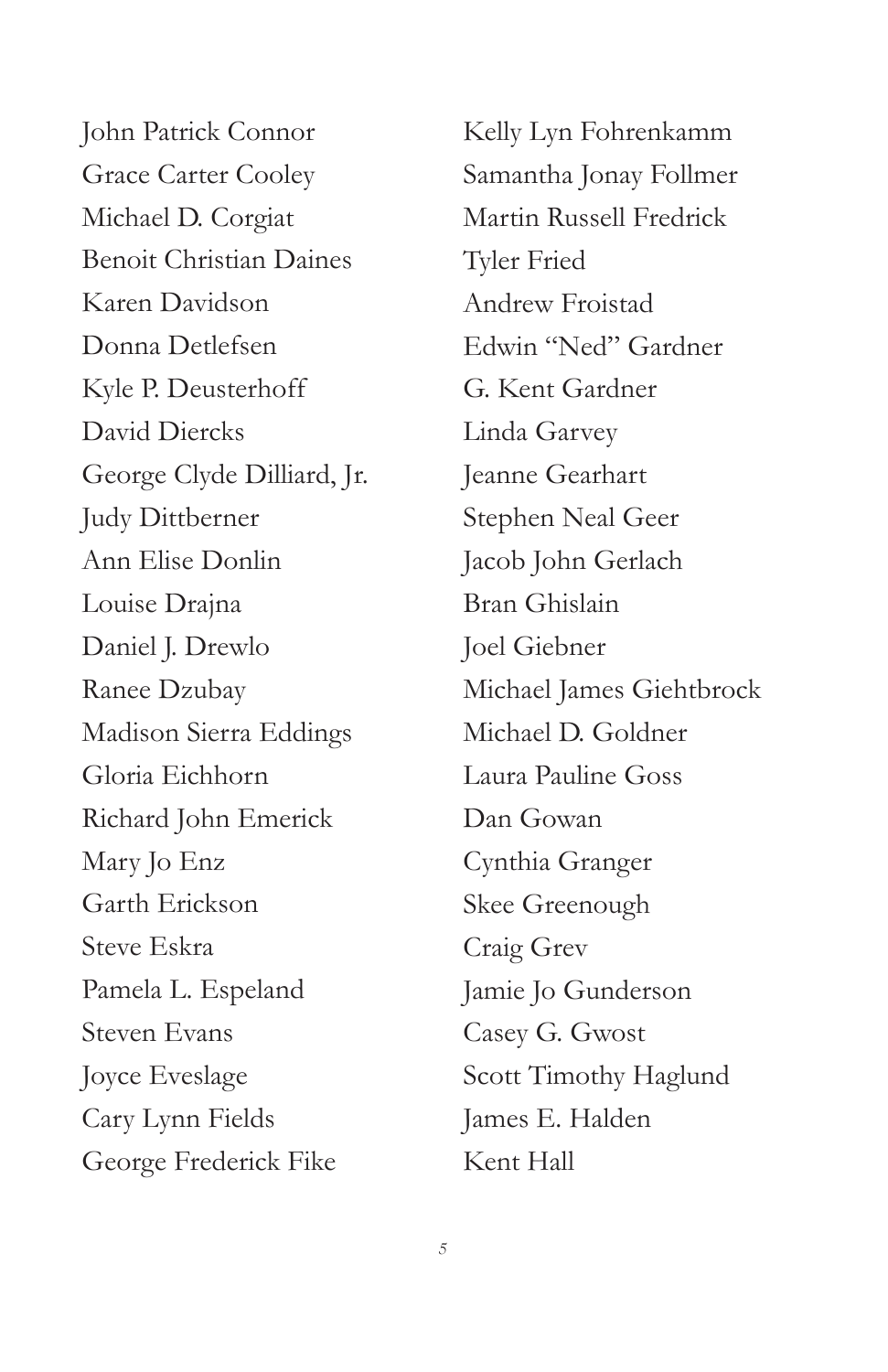Darlys Hamburg Randy Hanisch Richard K. Hartsook Liza Hassler Bo E. Hedlund Gloria J. Heidinger Mary Ellen Henderson Louise Marie Hendrickson Margaret Henry Ann Marie Herdina John Herman Justin "Jodie" Hill Helen W. Hinke Susan Catherine Hodder Donald James Hoffer William C. Holm Gail Holtan Marinda Caroline Hoops Donald D. Incitti Robert A. Jantzen John Jenstad Jordan M. Jergenson Jeff Jewett Allen P. Johnson Ben Johnson

Kristopher Kermit "Fer" Johnson Lee E. Johnson Owen D. Johnson Paul J. Johnson Philip Johnson Sandra K. Johnson Sue Johnson Ronnie E. Jones Dennis G. Joriman Mason Lawrence Kauk Charlotte Keene Byron Kennedy Pauline L. King Timothy King John A. Kirchner Jeanine Kirscht Mary Ellen Kjos Deona Marie Knajdek Kyler Kobus Bob Konen Liam Robert Kortemeier Eileen Kosidowski Dr. Mary Alice Kremer Gary E. Krenz Paul Kriegler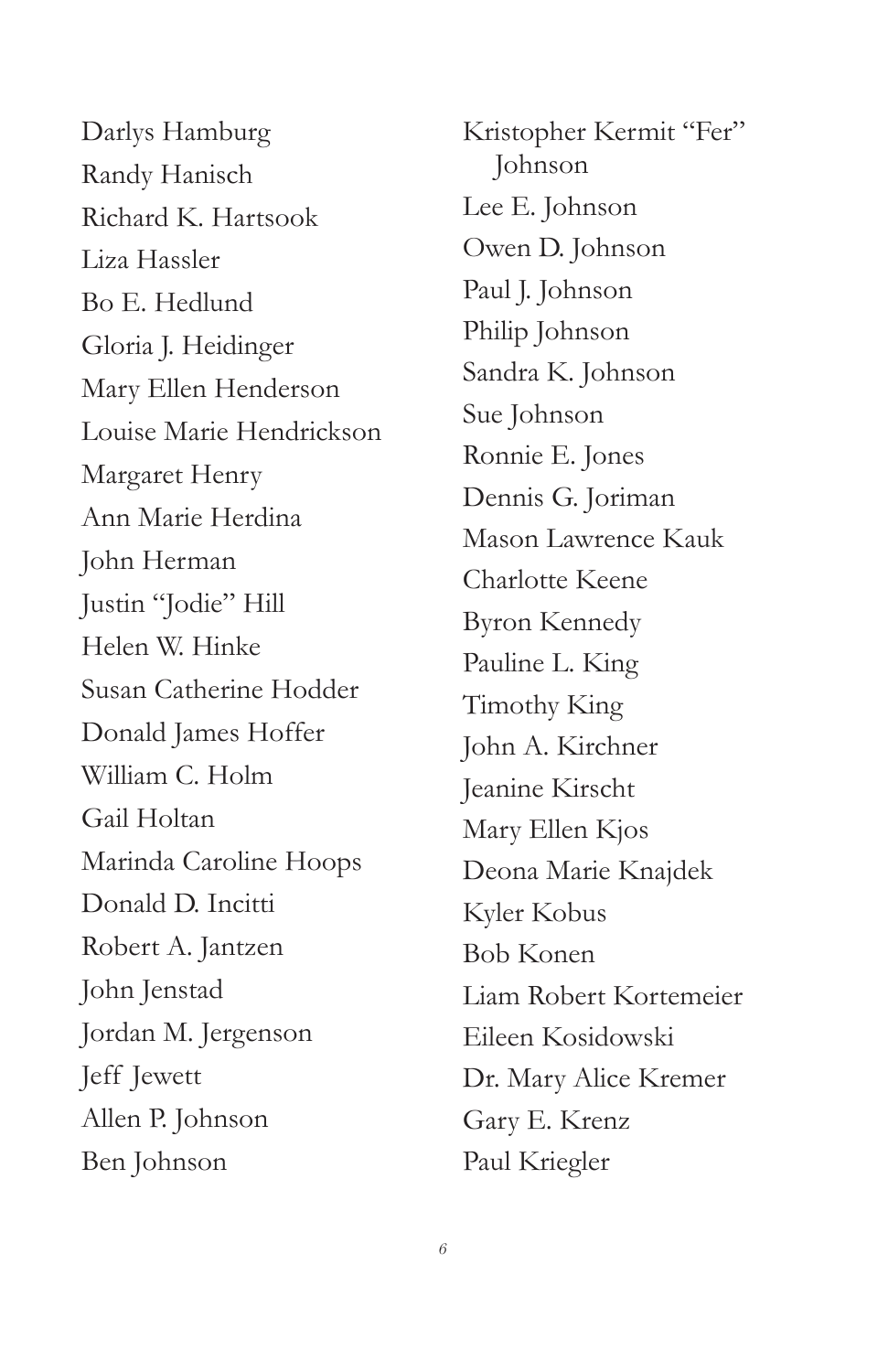Noralee Ann Krieglmeier Judith E. Kuehn Jacob Kusske Jeff Kvam Lawrence Lalonde David T. Larsen Alex Larson Kim Michael Larson Arlene Lien Jeffrey Loewenhagen Vinh Lovan Keith James Lowrey John Lubitz Jerry Lutz Joe Lutz Kathleen Ann "Kathy" MacDonald Sharon L. Madsen Mark David Mahoney Leo Gary Majerus Garrett W. Markin Terry Marlowe Joshua Martindale, Ph.D. Bob McCarthy Jay T. McCleary Robyn Julianne McComb Jordyn Meskan Claudia F. Meyer Deborah Marie Miles Gordon E. "Gordy" Miller Juanita S. Mitchell Mark Keith Mlinar Paul Anthony Molitor Jim Mollert Barbara Mortenson Bernadine Moser Darlene Moss Todd G. Mrnak Patrick Homer Murphy Robert "Robb" Nealey Brian A. Nelson John E. Nelson Craig Ness Robert H. Niederkorn James Nord Kari Jean Nordhausen David G. O'Brien Diana Lynn O'Neill Karen Olson Paula Olson Francis "Frank" Olson III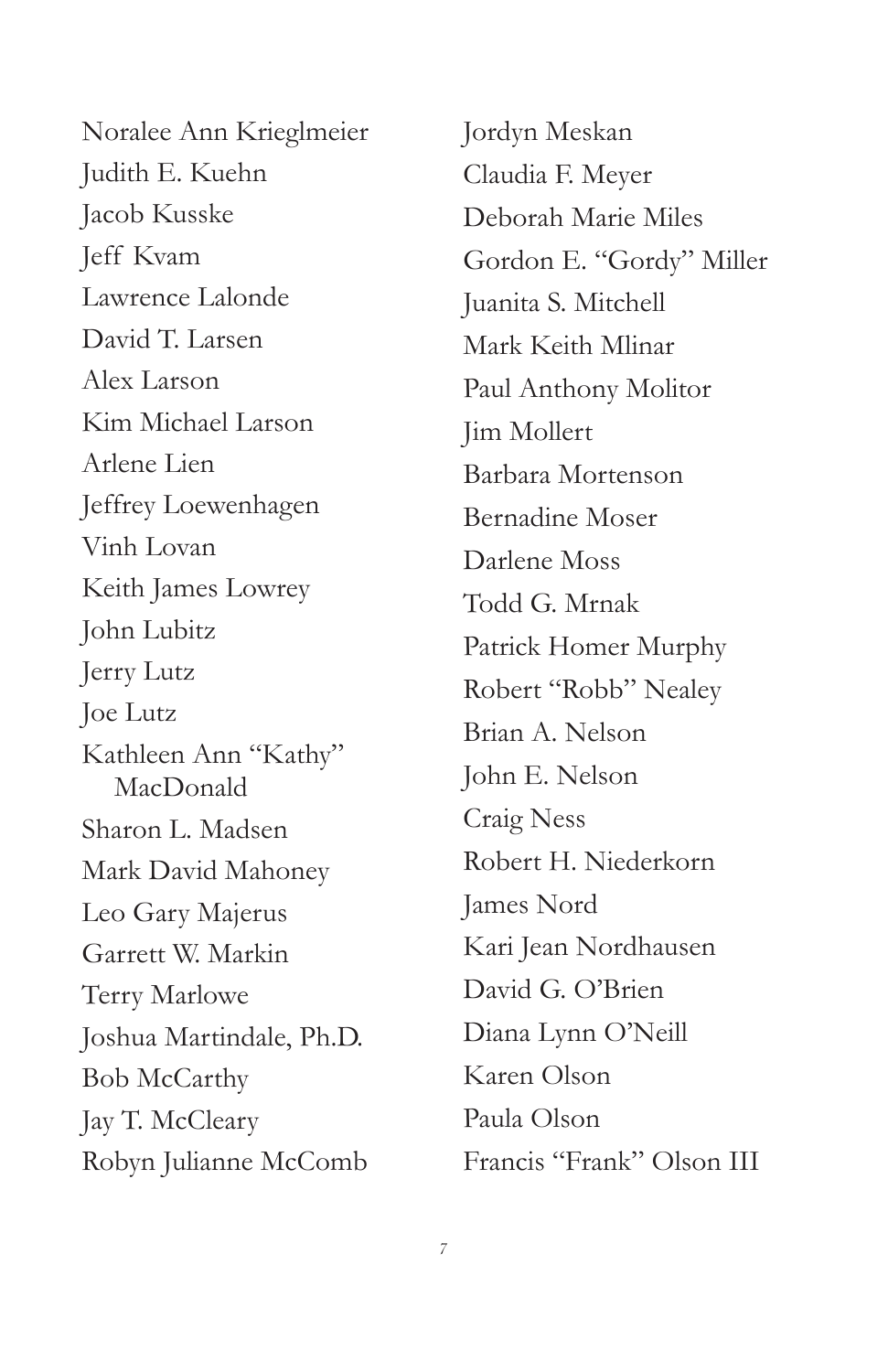Larry Opitz Carol M. Osterhaus Jesse Lee Otterholt Monique Ouellette John Robert Pagenhart Nicholas John Patten Gail Loree Paulson Candice Joy Pederson Aurora Paulino Perez Jose Angel Perez Joleen A. Perkins Marjorie Peterson Kevin R. Pilon Joan Elaine Polasky Charles A. Proshek Steffanie Quick Eric Raddatz Rick Reimer Sally Rich Rosemarie Riskevich Charles L. "Louie" Ritmire Johanna Roa Charles V. Roberts Mitchell T. Rognrud Susan J. "Sue" Rohloff

Wes Rolfing Richard Rose L. Mary Rottach Tim Rueb Michael Ryan Thomas E. Samuelson Jim Sanden Jon Sausser Rebecca L. Schlueter Debra Jean Schmitz Steven Edward Schmulske Frank Schreiner Gloria A. Schroeder Marilyn Marder Schuchman Carol Schultz Henry Schumer David Shanks Pamela Shapiro Linda Shelton Kathryn Shier Kevin James Skaar Dave Smith Cheryl Smithwick Dr. Radhika Lal Snyder Marlene Zappa Sommers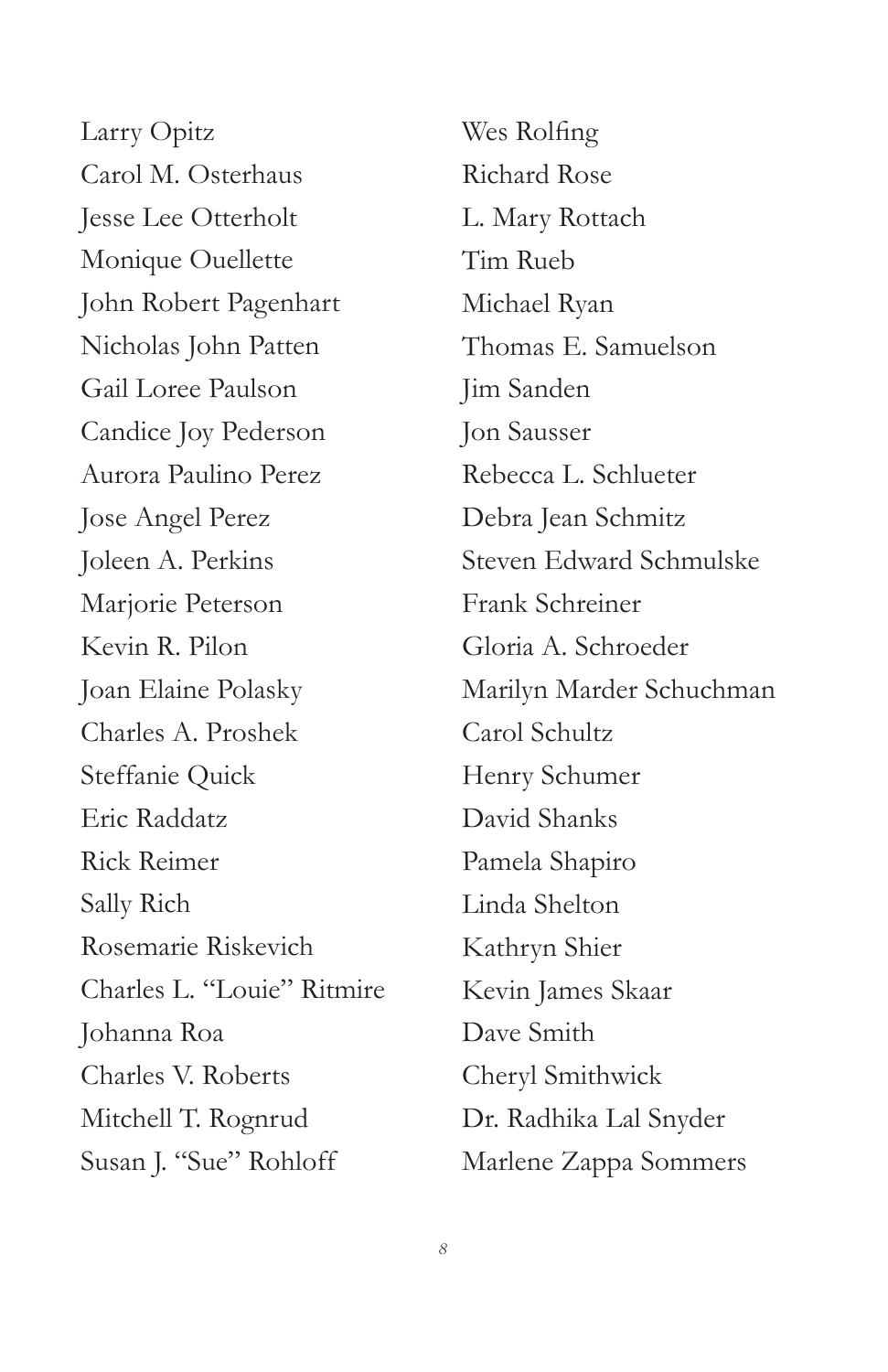Sandra Spier Jason I. Spillum Cheryl Starkey David Charles Stein Joseph C. Stein Gary A. Stromley Ryan Stumm Cory Sturges Andre Charles Summey Shane L. Swang Charles W. Swann Carla Sykora Gary L. Theisen John "Jack" Thibault Imants "Karl" Thiel Betty Thompson Justin James Thompson Steven Kenneth Thompson Eric E. Thoreson Ty James Tomasetti Zachary Torgerson David Vail Jeff Vastine Robert Vogelsberg RuthEtta Volden Stephen A. Voogd

Esther Waas Michael Waechter Thomas Wall Austin Edward Wallis Dennis Walsh Dee Walter Pat Walter George Ronald Watson Ralph Francis Wehrenberg Aaron Michael Welle James "Jimmy" Wells Edwin L. Werner Nicholas A. Westcott Sophie Anne Wieland William H. Wilfahrt Betsy Wilfer Dwight Williams James T. Winkel Thomas J. Witcraft Daniel Woitalla Shirley Wold David L. Woldt Guenther J. Wronka Gary Zabel Nathan John Zieba Wayne Zwickey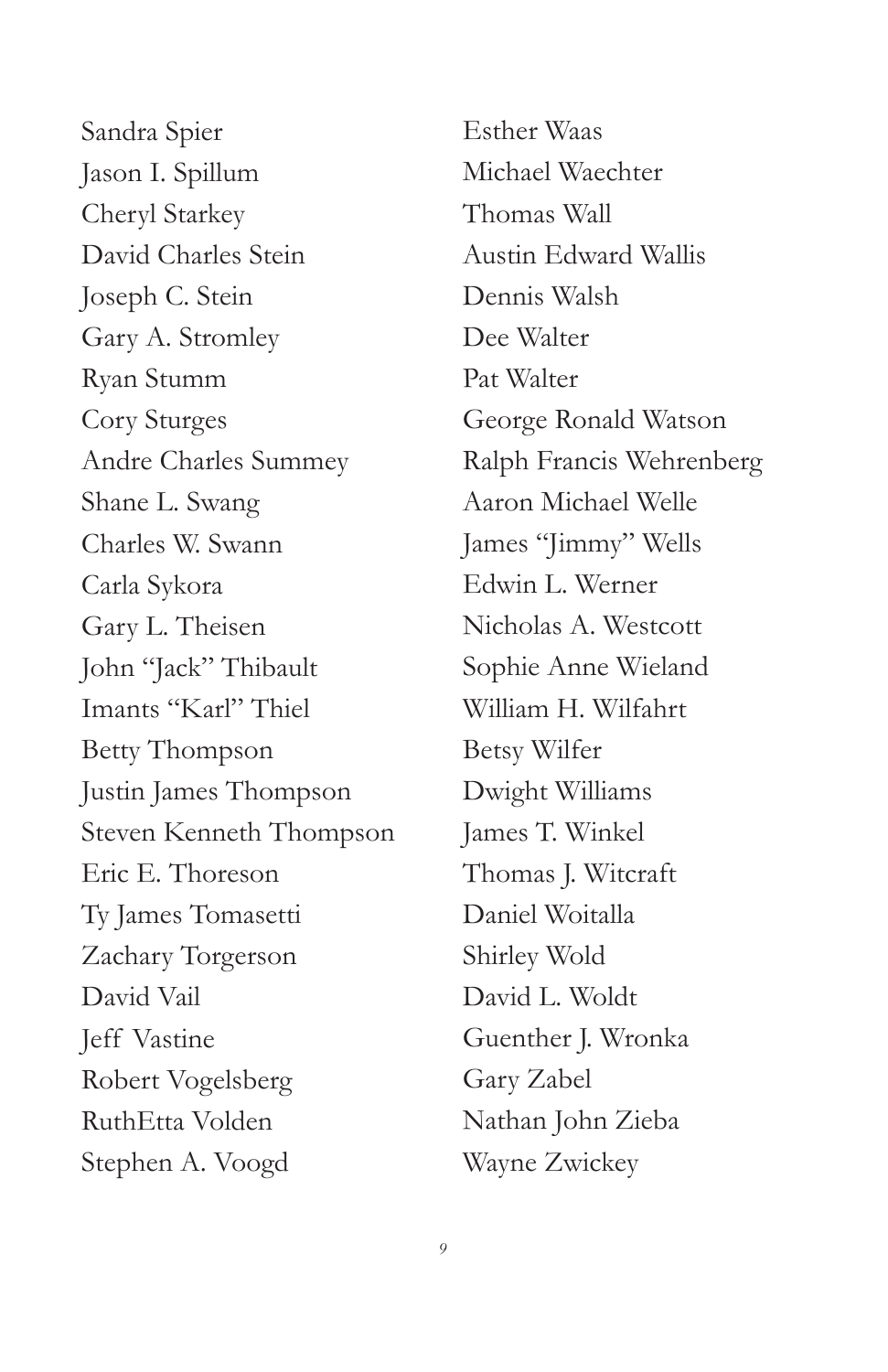## **Eye Bank FAQ's**

#### **What is an eye bank?**

An eye bank is the link between people who donate their eyes and people who help restore sight. Eye banks obtain, medically evaluate, and distribute eyes and corneas for use in transplantation, research, and education.

#### **Can the whole eye be transplanted?**

No. At this time, only the cornea or sclera can be transplanted. The entire eye can be used for research and education.

#### **What is the cornea?**

The cornea is the clear tissue in the front of the eye. It is the main focusing element of the eye. Should the cornea become cloudy from disease, infection, or injury, vision would be dramatically reduced.

#### **What is a cornea transplant?**

A cornea transplant is the surgical procedure that replaces an unhealthy cornea with a healthy donor cornea. Corneas can be damaged by: bacterial, fungal, or viral infections; by inherited and degenerative diseases; or by chemical burns, scratches, and other traumatic injuries.

#### **How common are cornea transplants?**

Nationwide, nearly 50,000 corneal transplants are performed each year. Corneas have been transplanted to patients ranging in age from only a few days to 103 years old.

#### **How soon after a donation must a cornea be transplanted?**

A cornea is usually transplanted within three to seven days of donation.

#### **Why donate for research?**

Research is the key to eliminating worldwide blindness. Hundreds of researchers use donated eye tissue in the quest to prevent, treat, or cure eye diseases such as glaucoma, macular degeneration, diabetic retinopathy, and retinitis pigmentosa.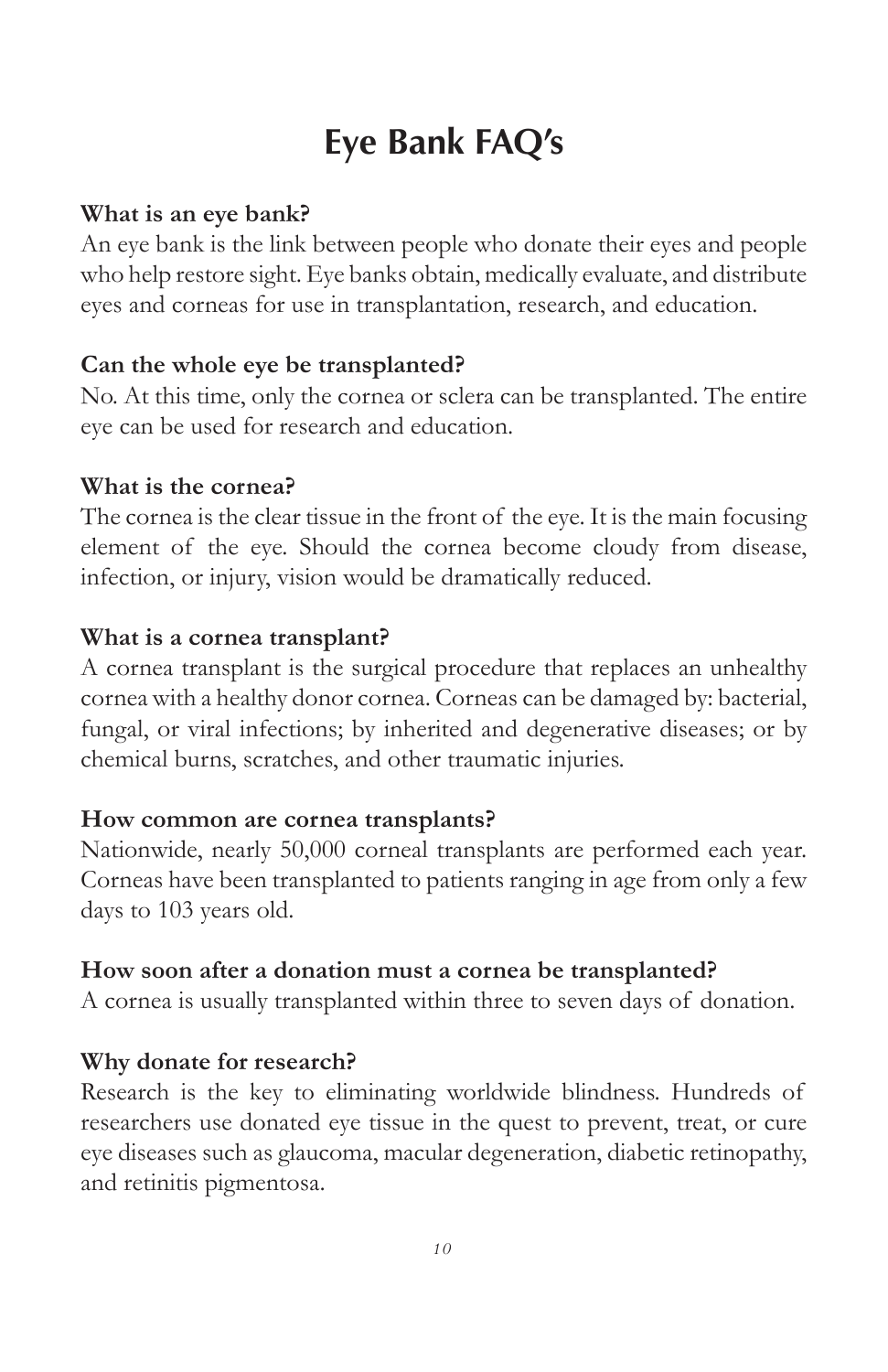## **Become Involved - Volunteer**

As we emerge from the restrictions of the past two years, we are ready to embrace offers of volunteering with our eye bank. Please contact me if you are interested in sharing your story of eye donation or cornea transplantation or if you would like to volunteer in another capacity.

Our volunteers are crucial to our mission, and anyone who would like to donate time and talents is welcomed—and encouraged—to apply. From office work to lab support to event assistance, we have a variety of volunteer opportunities available.

Lions Gift of Sight offers:

- Flexible scheduling
- Training for volunteer positions
- Volunteer recognition
- Complimentary parking

For more information, please contact our Community Services Liaison:

#### **Jodi Altenhofen**

Lions Gift of Sight 1000 Westgate Drive, Suite 260 Saint Paul, MN 55114 612-624-0446 LGSFamilySvcs@umn.edu

"THE BEST WAY to find yourself is to lose yourself in the service of others."

*— Mahatma Gandhi*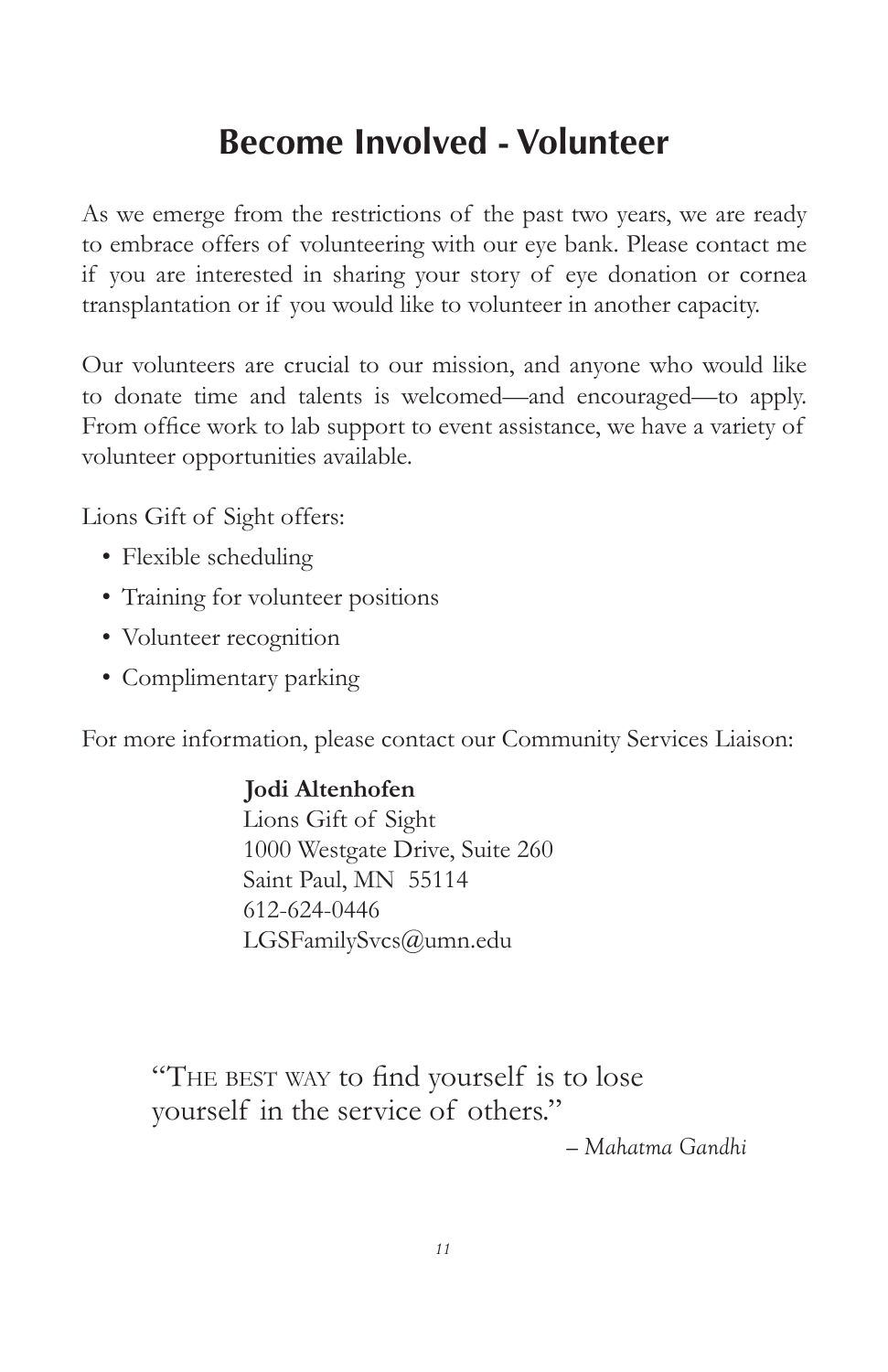## **Lions Clubs International & Eye Banks**

In 1925, Helen Keller addressed the service organization Lions Clubs International, challenging Lions to become "Knights of the Blind" (see page 18). Lions responded enthusiastically and made restoring vision and assisting the visually-impaired their primary mission.

#### **Lions Gift of Sight**

In 1960, Minnesota Lions partnered with the University of Minnesota to establish the Minnesota Lions Eye Bank (now Lions Gift of Sight). This historic event marked the creation of the first human tissue donation organization and only eye bank in Minnesota.

Since founding, thanks to the generosity of donors and family members, Lions Gift of Sight has provided more than 36,000 corneas for transplant and more than 38,000 eyes or corneas for research and medical education. The eye bank also distributes donated sclera (the white of the eye) for restorative eye surgeries. Every day, we strive to restore sight through eye donation. We are dedicated to our mission, knowledgeable about our profession, and expert in the services we provide.

#### **Minnesota Lions**

There are more than 1.4 million Lions clubs members around the globe serving together to better the world. Minnesota alone boasts 543 clubs! Lions clubs help their communities by improving parks, keeping roadsides clean, providing scholarships, honoring veterans, and so much more.

Our Minnesota Lions not only helped found Lions Gift of Sight, but also the Lions Children's Eye Clinic, the Lions Macular Degeneration Center, and the Lions Eye Surgery Center.

#### **Lions Eye Banks & the Barcelona Principles**

Lions Gift of Sight was founded as an eye bank firmly rooted in the Lions' tradition of service to the community and dedication to helping the sight-impaired. As a Lions eye bank, we must follow Lions Clubs International Eye Bank Program Guidelines, adhere to the Lions Code of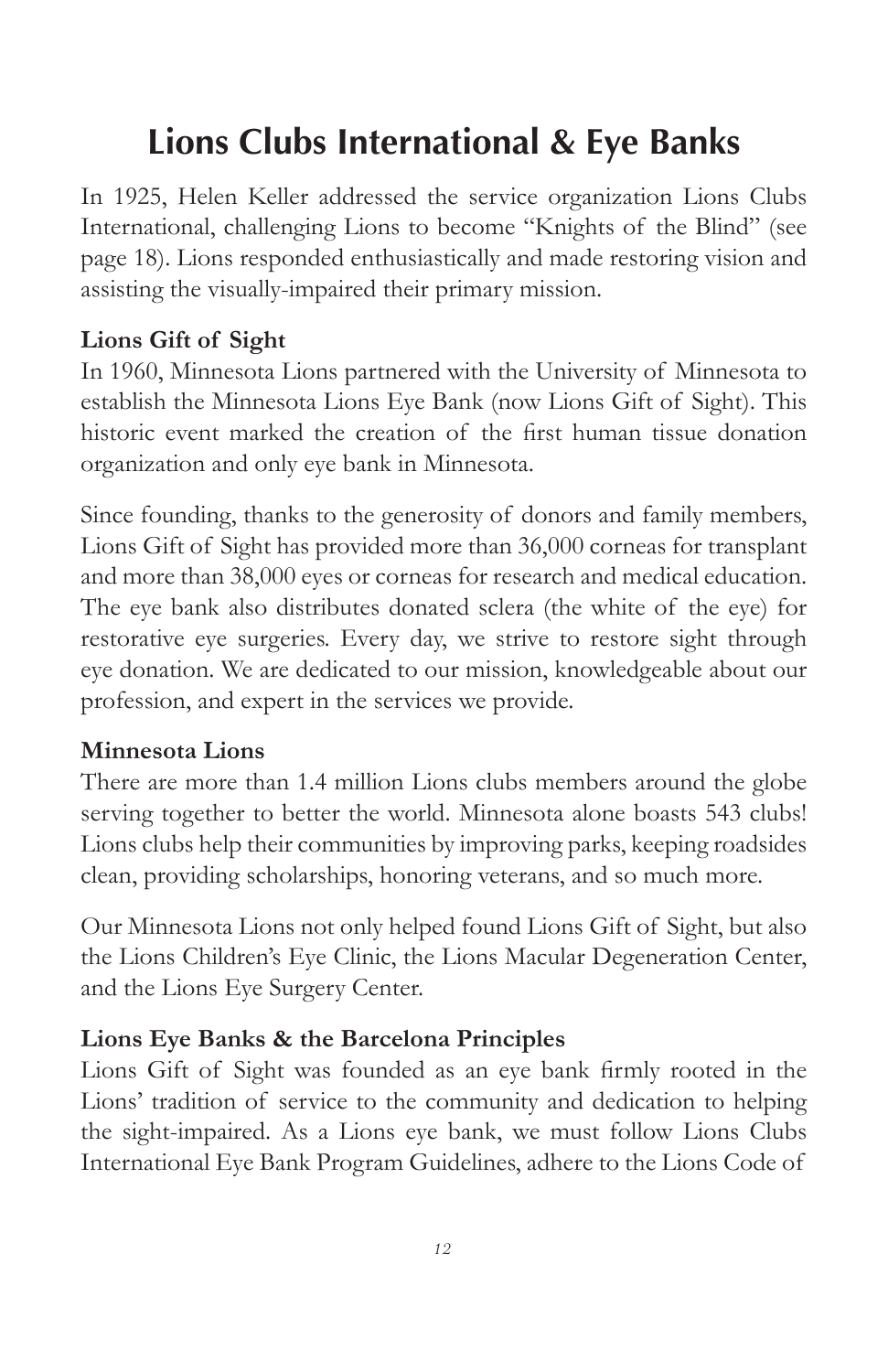Ethics, and subscribe to the Barcelona Principles. What might that mean? Here are a few highlights.

- Lions eye banks encourage, promote, improve, and establish Lions eye banking internationally, so that quality eye tissue for corneal transplants, research, and other medical purposes may be provided. They publicize the role and service of eye banks.
- The Lions Code of Ethics was established from a business point of view, and Lions club members pledge to accept no profit or success at the price of their own self-respect lost because of unfair advantage taken or because of questionable acts. They give sympathy to those in distress, aid to the weak, and substance to the needy.
- The Barcelona Principles are an agreement on the use of human donated tissue for ocular transplantation, research, and future technologies. The Principles are put out by the Global Alliance of Eye Bank Associations, an internationally-recognized association that supports the World Health Organization's (WHO) Initiative for Medical Products of Human Origin, and the WHO Guiding Principles on Human Cell, Tissue and Organ Transplantation.



#### **Service from the Heart**

Lions Clubs International chose Service from the Heart as the theme for the 2021-2022 Lions year. A beautiful choice for this service organization:. Says Lions International president, Douglas X. Alexander, "Service to others is the rent we pay for the space we occupy here on earth." The world is facing many challenges, and great things can be achieved when we join together.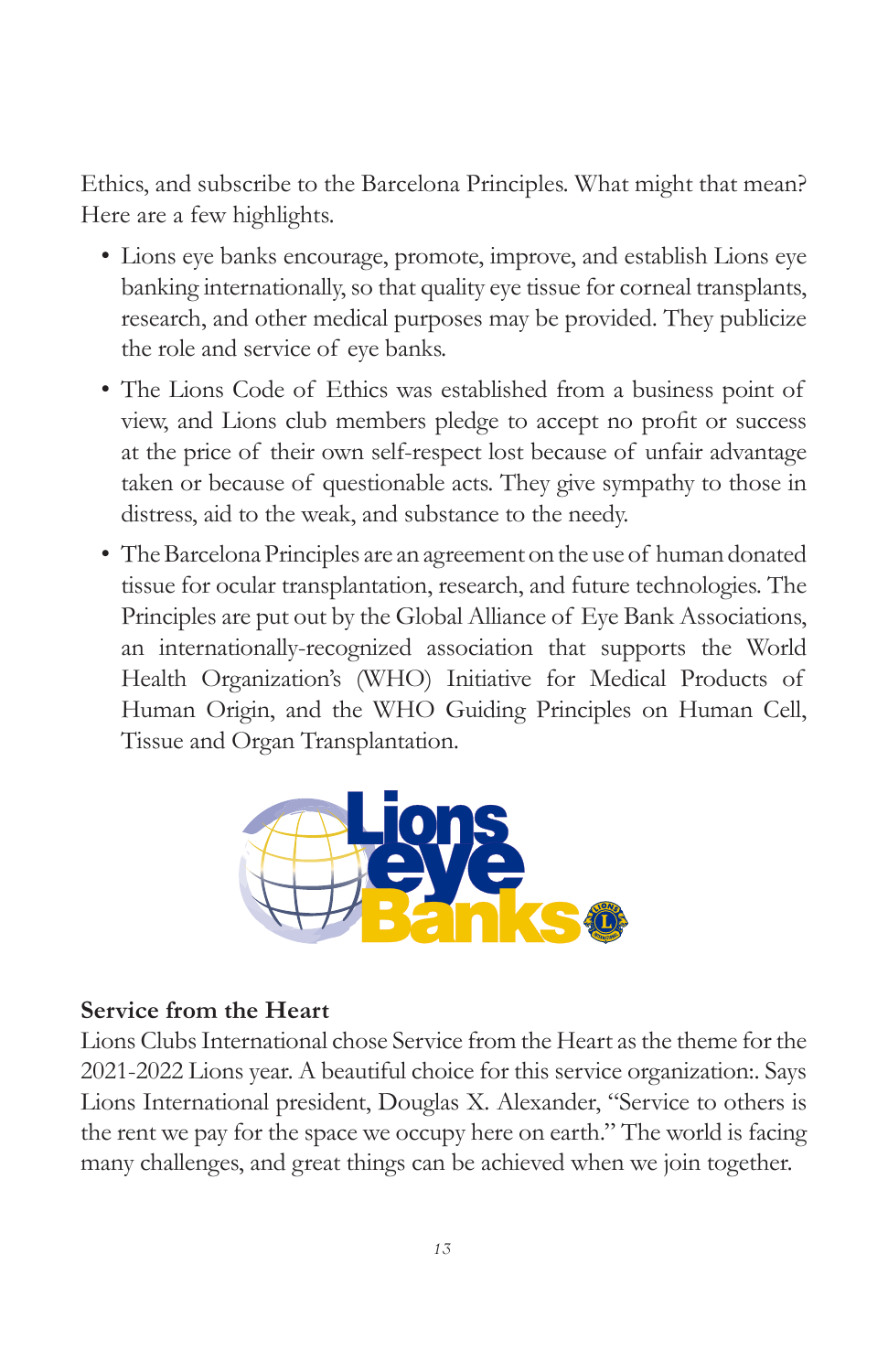### **Helen Keller: Champion of the Blind**



*Born in Tuscumbia, Alabama, in 1880, Helen Keller contracted a fever at 19 months of age that left her both blind and deaf. She lived in darkness and silence until a miraculous teacher, Anne Sullivan, broke through 7-year-old Helen's isolation and taught her sign language, Braille, and speech.* 

*All her life Helen was a tireless advocate for people with disabilities. In 1925, she attended the Lions Clubs International Convention and gave a short speech asking the 8-year-old service organization to help the blind. This speech so moved Lions club mem-*

*bers that they have worked to assist the visually-impaired and to eradicate preventable blindness ever since.* 

 $\sqrt{1-\frac{1}{2}}$ 

Dear Lions and Ladies:

I suppose you have heard the legend that represents opportunity as a capricious lady, who knocks at every door but once, and if the door isn't opened quickly, she passes on, never to return. And that is as it should be. Lovely, desirable ladies won't wait. You have to go out and grab 'em.

I am your opportunity. I am knocking at your door. I want to be adopted. The legend doesn't say what you are to do when several beautiful opportunities present themselves at the same door. I guess you have to choose the one you love best. I hope you will adopt me. I am the youngest here, and what I offer you is full of splendid opportunities for service....

Try to imagine how you would feel if you were suddenly stricken blind today. Picture yourself stumbling and groping at noonday as in the night; your work, your independence, gone. In that dark world wouldn't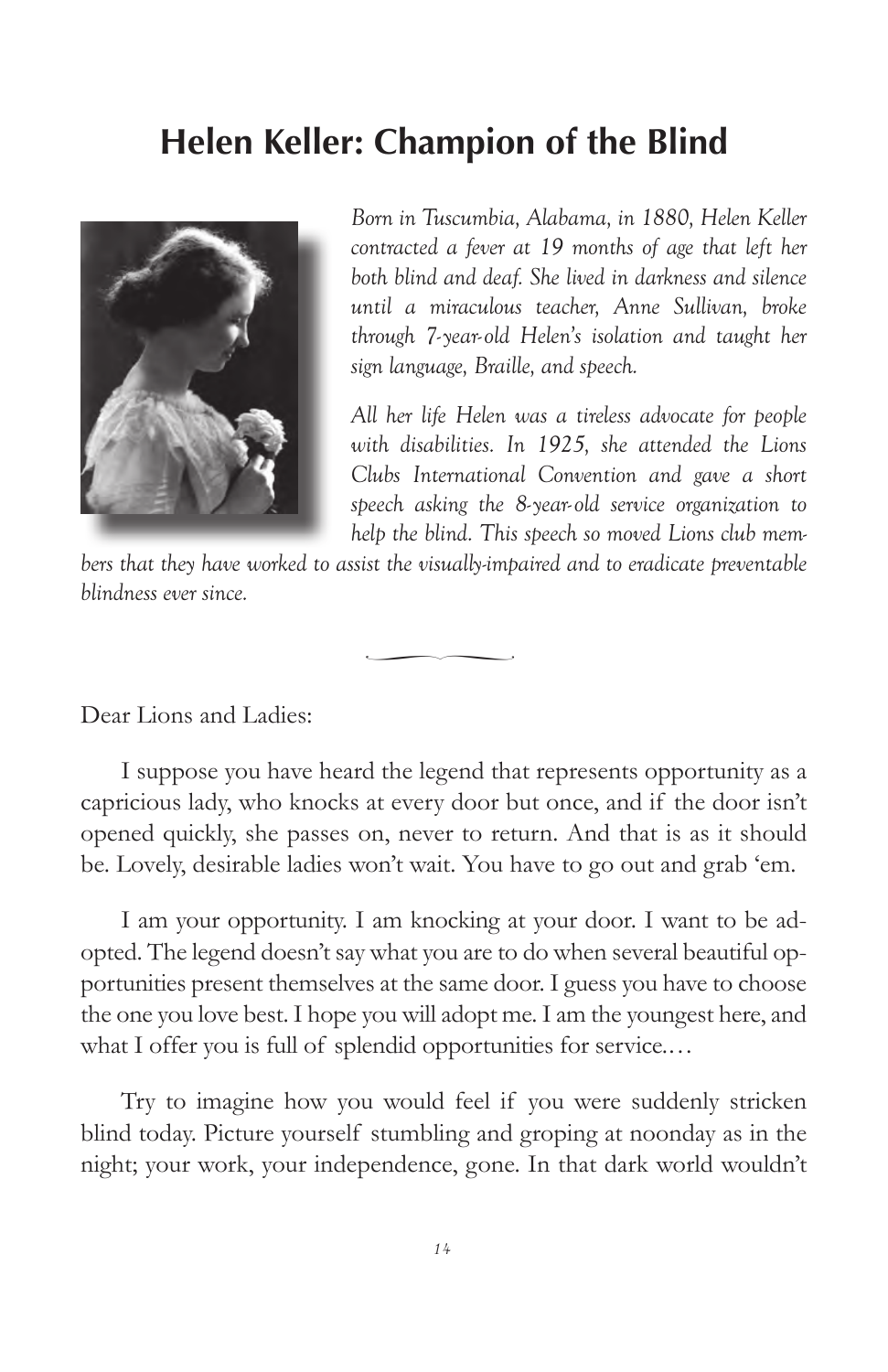you be glad if a friend took you by the hand and said, "Come with me and I will teach you how to do some of the things you used to do when you could see"? That is just the kind of friend the American Foundation [for the Blind] is going to be to all the blind in this country if seeing people will give it the support it must have.

You have heard how through a little word dropped from the fingers of another, a ray of light from another soul touched the darkness of my mind and I found myself, found the world, found God. It is because my teacher learned about me and broke through the dark, silent imprisonment which held me that I am able to work for myself and for others. It is the caring we want more than money. The gift without the sympathy and interest of the giver is empty. If you care, if we can make the people of this great country care, the blind will indeed triumph over blindness.

The opportunity I bring to you, Lions, is this: To foster and sponsor the work of the American Foundation for the Blind. Will you not help me hasten the day when there shall be no preventable blindness; no little deaf, blind child untaught; no blind man or woman unaided? I appeal to you Lions, you who have your sight, your hearing, you who are strong and brave and kind. Will you not constitute yourselves Knights of the Blind in this crusade against darkness?

I thank you.

*Lions Clubs International Convention Cedar Point, Ohio June 30, 1925*

**What we have once enjoyed** we can never lose. All that we love deeply becomes a part of us.

*— Helen Keller (1880* - *1968)*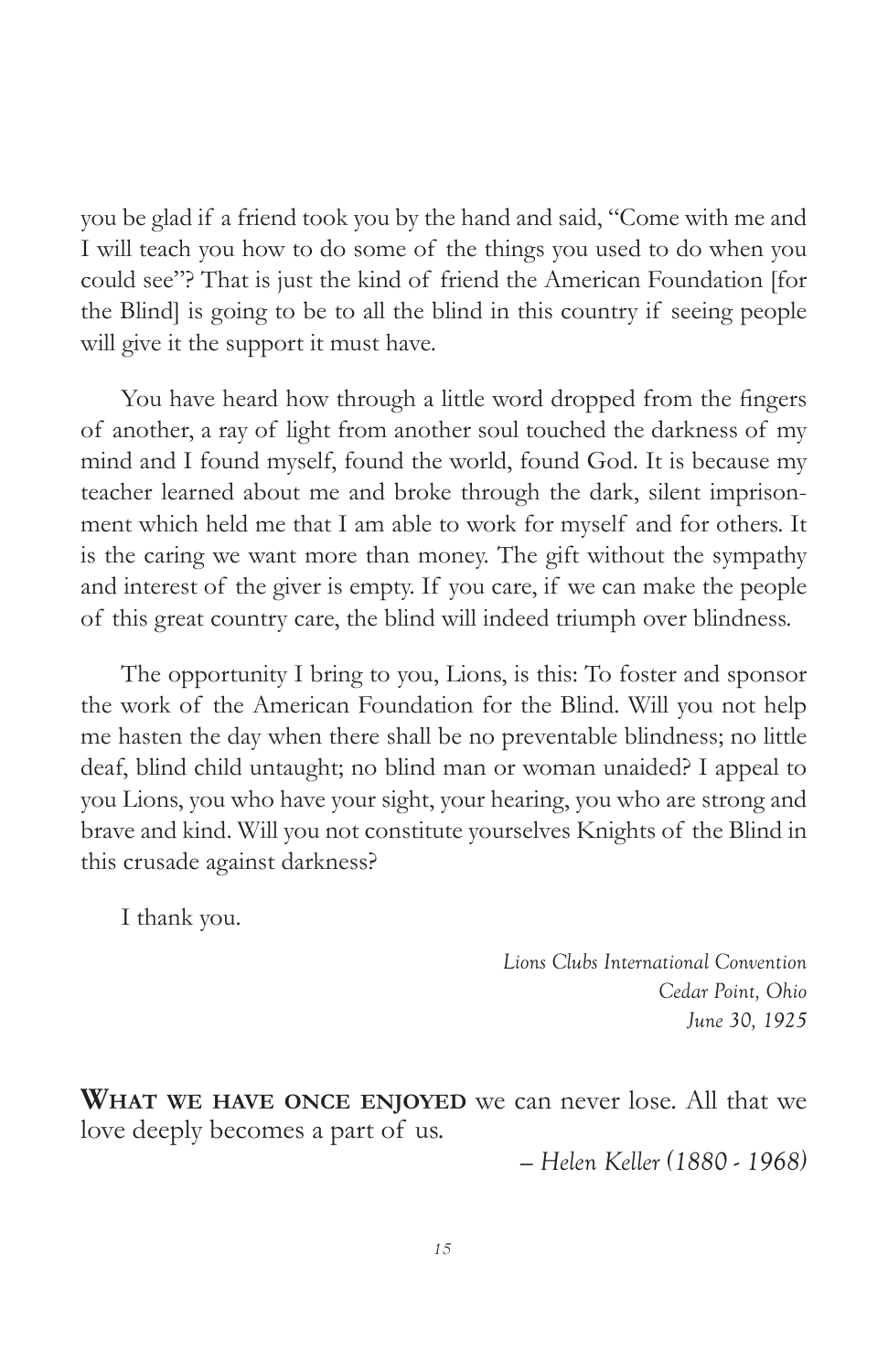*Lions Gift of Sight thanks Minnesota Lions club members, Minnesota Lions Vision Foundation, and individual donors for the financial support that made this program possible.*



*Lions Gift of Sight also extends special thanks to the musicians who provided the background music for the donor photo presentation:*

The Barnett Family and Yuri Liberzon Madison and Kirby Karpan and Friends Maureen Karpan and Frog Legs Maud Hixon